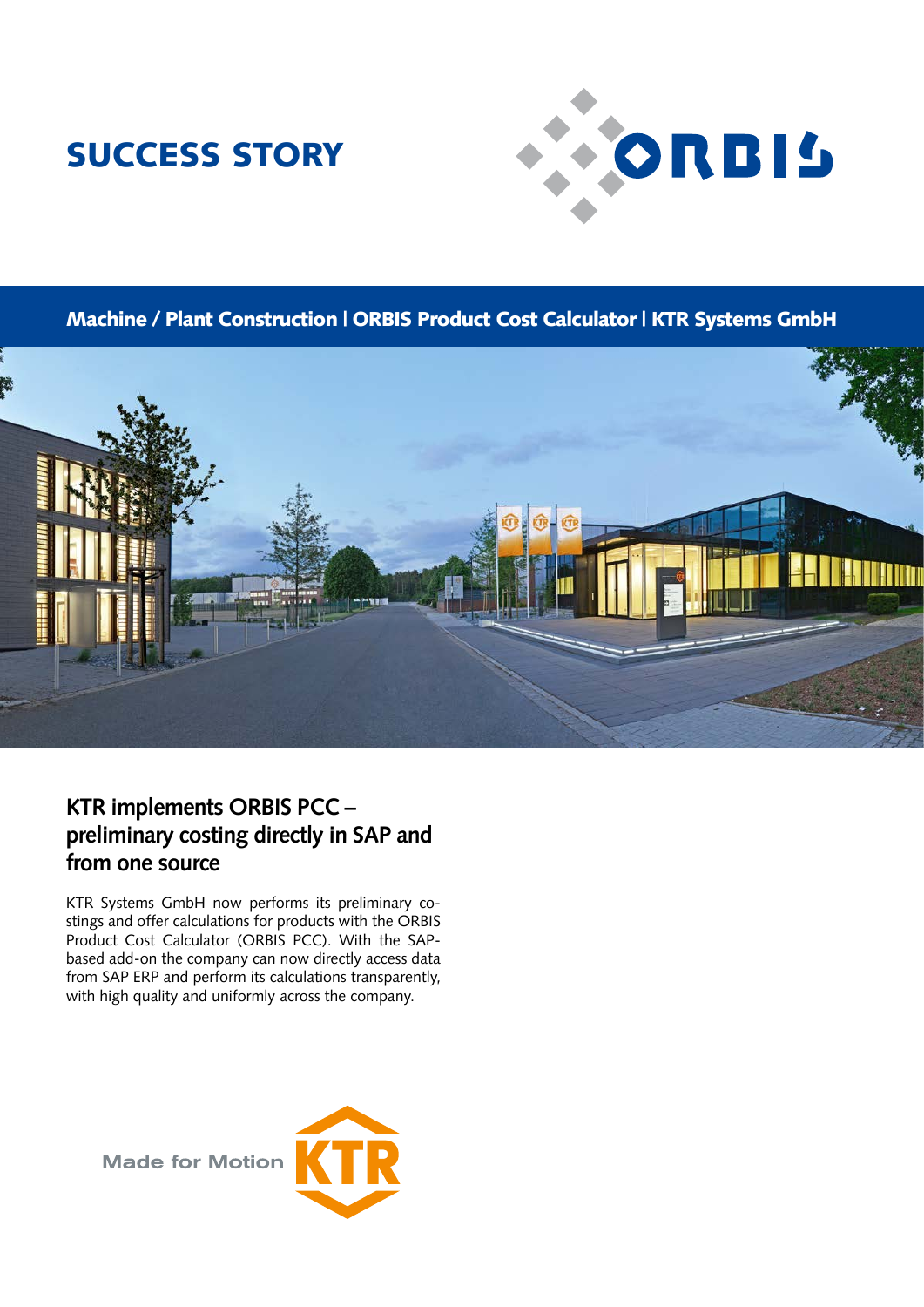## KTR implements ORBIS Product Cost Calculator – preliminary costing directly in SAP and from one source

As the leading provider in drive and fluid technology for industrial applications, KTR supplies high-quality drive components, brake and cooling systems as well as hydraulic components to the industrial markets on all five continents. Since its founding in 1959, the KTR family has continuously grown in all sectors and continues to expand. The high innovation strength and distinctive pioneering spirit have always been the driving force of KTR. Today the long-standing company from Rheine does business worldwide, with over 850 employees, of which 380 are at situated at headquarters, and 23 subsidiaries and more than 90 sales partners.

#### **KTR Systems GmbH**

#### Head office: Rheine

Products: High-quality drive components, brake and cooling systems as well as hydraulic components

Sales partners worldwide: over 90 subsidiaries worldwide: 23

employees: 850 employees worldwide

www.ktr.com

#### **SAP processes available around the clock**

To ensure that the processes along the value chain run smoothly across all time zones around the clock, sophisticated logistics and powerful and highly available IT processes are required. Here, KTR relies on the integrated functions of the SAP ERP application in combination with a Dual-Data-Center concept, which guarantees failsafe business processes.

*"The SAP software as well as highly available business processes are important building blocks for our business and IT strategy"*, explains Hermann Tebbe, IT and Organization as well as SAP application development at KTR Systems GmbH. The cross-company harmonization and standardization of the IT-supported processes are equally important. For this the individual KTR companies are consolidated in a central SAP client in Rheine on application level.

#### **Calculations now in SAP instead of Excel**

In addition to the SAP standard functions, the company also makes use of SAP-based additional solutions for the mapping of very specific process requirements. For preliminary and offer calculations, the ORBIS Product Cost Calculator was recently introduced, an ABAP-based addon which is integrated seamlessly and with version compatibility in SAP ERP. *"This way we create a central and homogeneous database which allows us to perform and compare IT-supported, mostly automated and uniform preliminary calculations, which are transparent and of high quality"* explains Siegfried Schmidt, Head of Controlling at KTR Systems GmbH.

The ORBIS Product Cost Calculator replaces a Microsoft Excel solution with which calculations had to be performed manually and with great effort outside of the SAP system. In addition, the individual companies had adjusted the Excel programs to their individual calculations guidelines, which meant that calculations could only be compared in parts. That's different now: As the add-on allows for online access to current data from the SAP ERP system, product and manufacturing costs as well as offers can be calculated exactly, in great details and uniform across the company.

Currently, mainly the calculations for special products and product variants are performed with the new IT tool. Material prices, hourly and purchase information rates, BOMs, work plans, tariffs as well as sales terms automatically flow into these calculations. The calculation is also embedded in the SAP document flow. This means that every work step can be retraced and – if necessary – corrected immediately.



#### **Better decisions with valid figures**

Since a comparison of the preliminary and post calculation for each individual new article is possible at any time with the calculation tool, management is promptly provided with valid, meaningful data for the planned and actual costs and for the offer price. The responsible managers therefore receive a sound base for decisions and can plan and steer the development of the business even more targeted. Sales also benefits from the calculation integrated in SAP and is perfectly equipped to enter price negotiations: Based on the offer calculation it can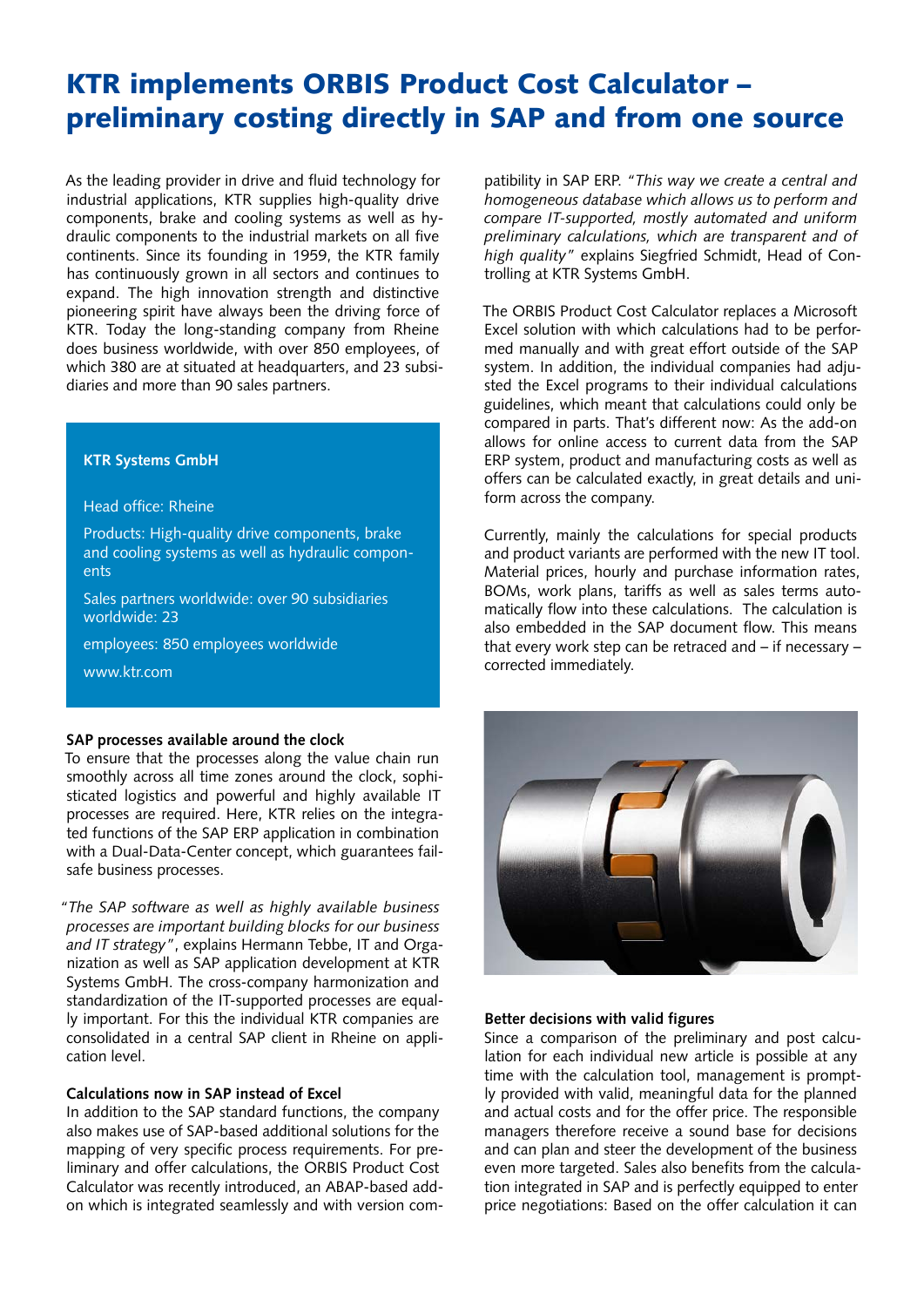

immediately be determined whether a product can be sold at a certain price and whether the target margin can be achieved.



Also for end users, who create the costing calculation, a lot has become much easier, as many manual work steps are no longer required. For example, if an employee enters the material prices for the components of a new ROTEX-GS miniature coupling into the ORBIS Product Cost Calculator, the data immediately flow into the SAP system, where they are processed. They are therefore immediately available for subsequent processes such as purchasing, material management or production planning and improve efficiency.

#### **Direct access to 100,000 calculated items**

For each item KTR sells, an offer calculation is created. Over the years, the number of these calculation stored in the SAP system has increased steadily – currently there are around 100,000. If the offer turned into an order and this was repeated at a later point in time by the customer, the offer had to be recalculated based on the current order data, exchange rates and material costs.

This proved to be a major feat of strength. *"With the add-on from ORBIS we can now quickly revise and confirm each calculation, as we have direct access to the original calculations and thus to the existing item and the material",* Siegfried Schmidt explains. *"As the new, changed figures are automatically taken over in the SAP work plans and BOMs, – which was not possible previously – the production process can be promptly initiated."*

#### **Keeping to the budget thanks to the streamlined implementation**

The responsible persons at KTR relied on the process and consultancy expertise of ORBIS for the implementation of the add-on. Thanks to a streamlined introduction plan, the solution could be implemented and put into operation within four months. The set budget was also adhered to.

*"The excellent cooperation of all persons involved in the project as well as the high personal commitment of the ORBIS consultants contributed strongly to this,"* says Hermann Tebbe. *"A key factor for this success was also the fact that the ORBIS solution could be adapted to our individual calculation processes flexibly and without great effort and expense."*

The transfer of the complex logic for the process cost calculation from SAP ERP into the add-on only took twelve man days instead of 27, which KTR had initially estimated. Also in-house developed processes were integrated step-by-step into the add-on, for example a workflow which automatically notifies Sales by e-mail when the offer calculation for a customer has been completed.

#### **Preparing offers in a few hours**

Siegfried Schmidt draws an all-round positive conclusion: *"The ORBIS Product Cost Calculator creates the basis for a cross-company integrated, transparent and high quality offer calculation."*

The next steps are already in the works. KTR wants to automatically create material numbers and master data as well as work plans and BOMs directly from the preliminary calculation with the help of the add-on. They expect this will result in a drastic reduction of lead times in the entire order processing from query, offer calculation to order creation. Thereafter the roll out in the subsidiaries in planned.



*Hermann Tebbe, IT and Organization as well as SAP application development and Siegfried Schmidt, Head of Controlling at KTR Systems GmbH*